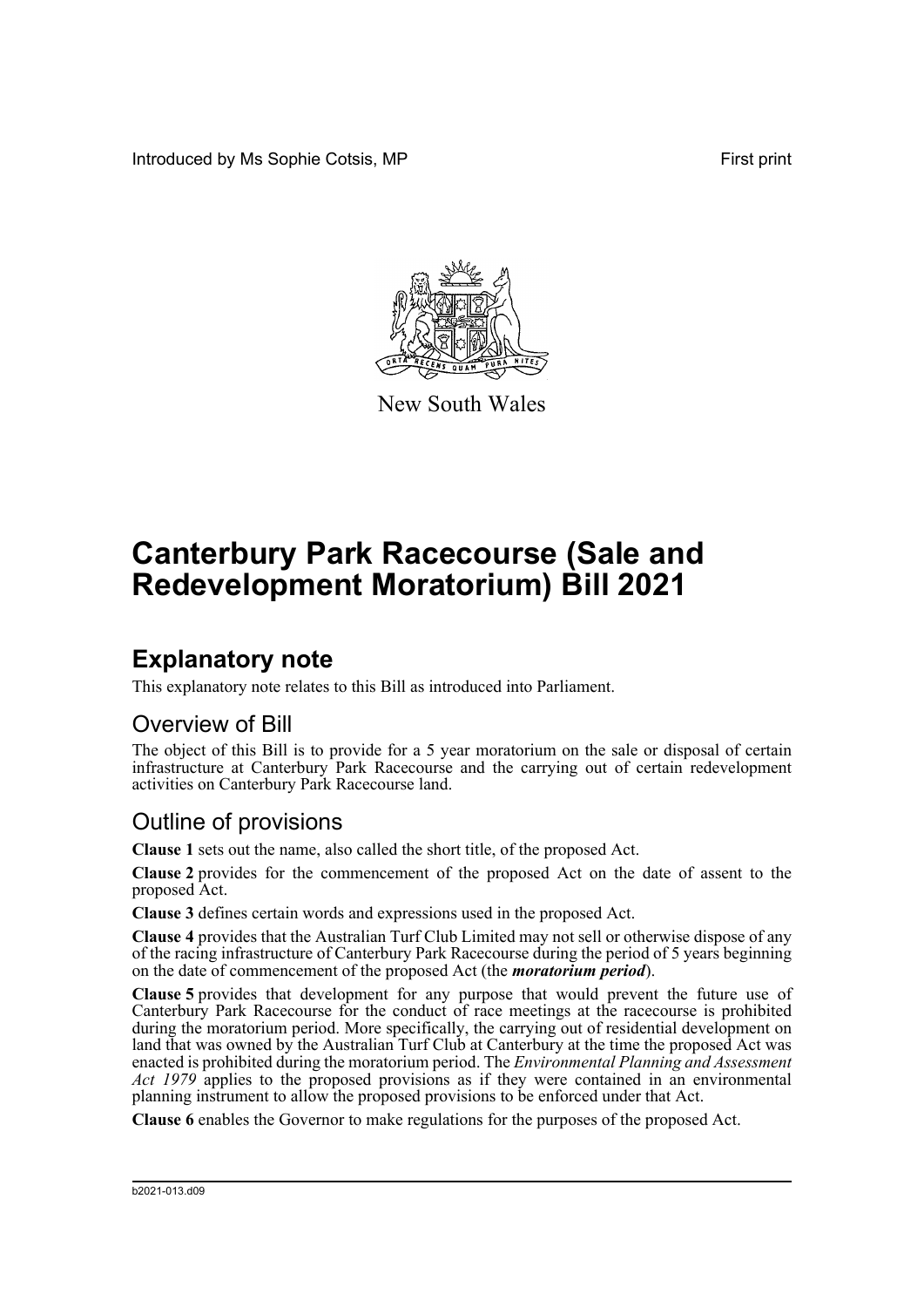Introduced by Ms Sophie Cotsis, MP **First print** First print



New South Wales

## **Canterbury Park Racecourse (Sale and Redevelopment Moratorium) Bill 2021**

### **Contents**

|   |                                                                                                                | Page |
|---|----------------------------------------------------------------------------------------------------------------|------|
|   | Name of Act                                                                                                    |      |
|   | Commencement                                                                                                   |      |
| 3 | Definitions                                                                                                    |      |
| 4 | Sale or disposal of racing infrastructure of Canterbury Park<br>Racecourse prohibited during moratorium period |      |
| 5 | Certain development at Canterbury Park Racecourse prohibited during<br>moratorium period                       |      |
| 6 | Regulations                                                                                                    |      |
|   |                                                                                                                |      |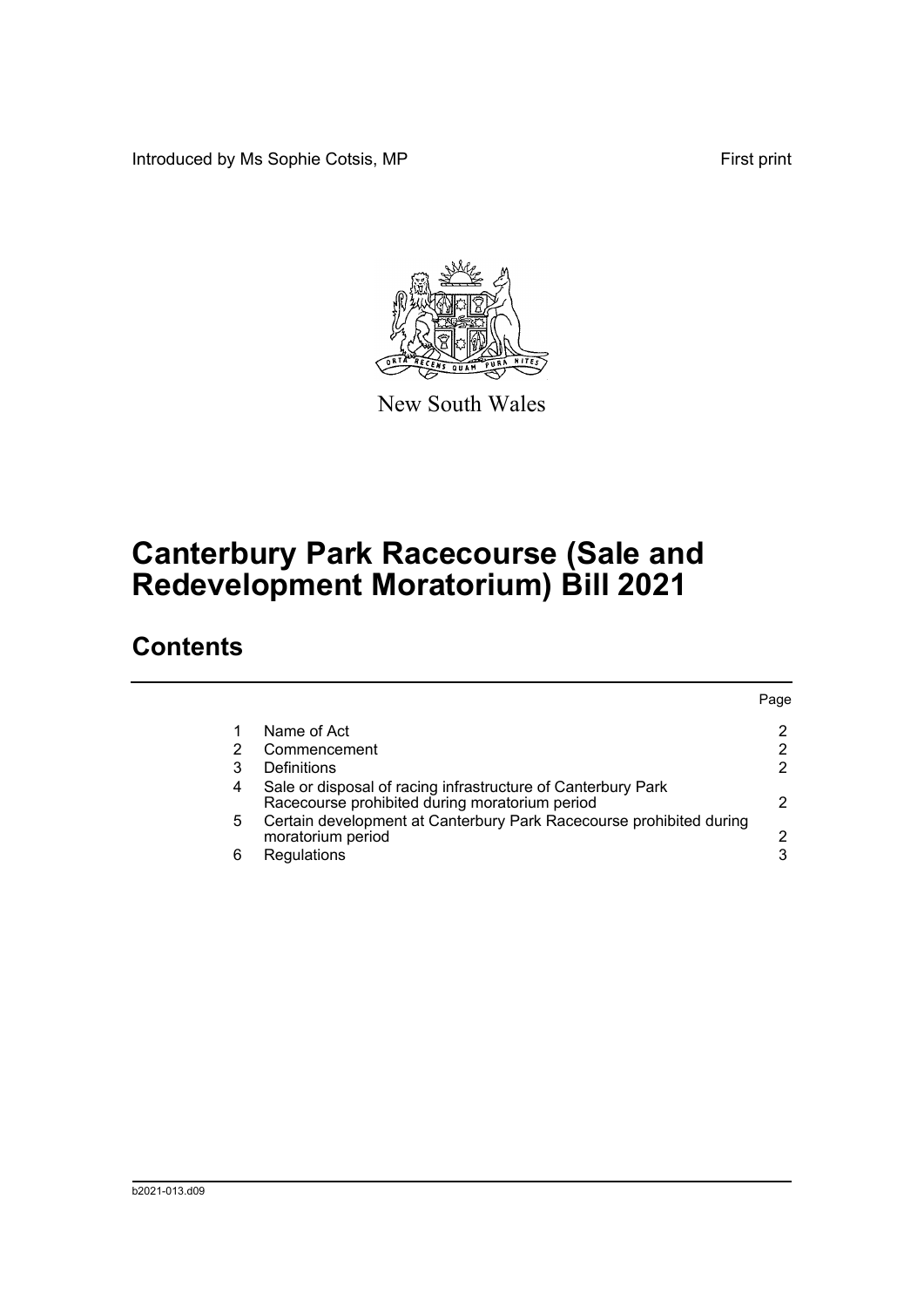

New South Wales

## **Canterbury Park Racecourse (Sale and Redevelopment Moratorium) Bill 2021**

No , 2021

#### **A Bill for**

An Act to provide for a 5 year moratorium on the sale or disposal of certain infrastructure at Canterbury Park Racecourse and the carrying out of certain redevelopment activities on Canterbury Park Racecourse land.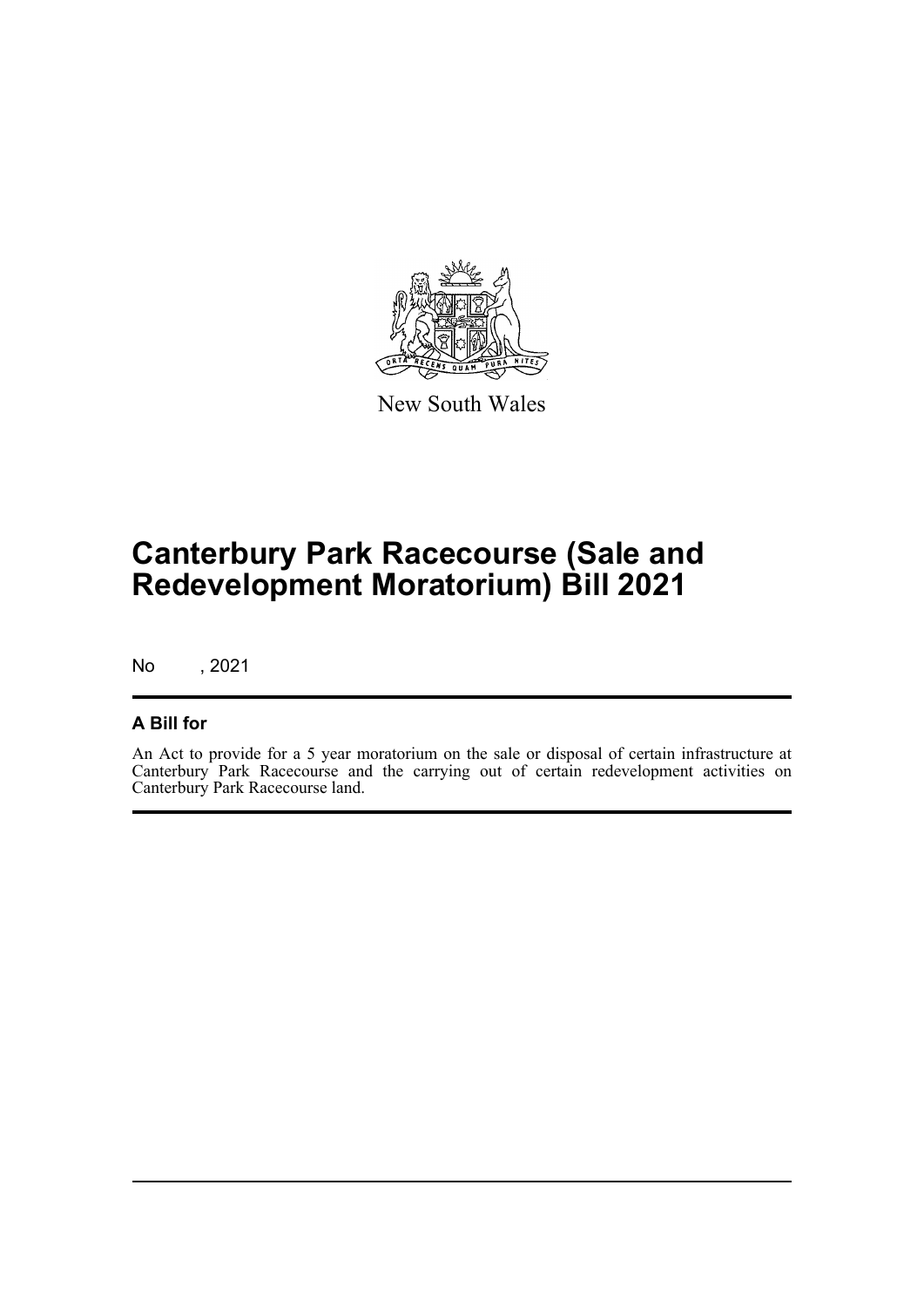Canterbury Park Racecourse (Sale and Redevelopment Moratorium) Bill 2021 [NSW]

<span id="page-3-4"></span><span id="page-3-3"></span><span id="page-3-2"></span><span id="page-3-1"></span><span id="page-3-0"></span>

|              |                    | The Legislature of New South Wales enacts—                                                                                                                                                                                                                                                                                             | $\mathbf{1}$         |  |
|--------------|--------------------|----------------------------------------------------------------------------------------------------------------------------------------------------------------------------------------------------------------------------------------------------------------------------------------------------------------------------------------|----------------------|--|
|              |                    |                                                                                                                                                                                                                                                                                                                                        |                      |  |
| 1            |                    | <b>Name of Act</b>                                                                                                                                                                                                                                                                                                                     | $\overline{c}$       |  |
|              |                    | This Act is the Canterbury Park Racecourse (Sale and Redevelopment Moratorium)<br>Act 2021.                                                                                                                                                                                                                                            | 3<br>4               |  |
| $\mathbf{2}$ |                    | <b>Commencement</b>                                                                                                                                                                                                                                                                                                                    | 5                    |  |
|              |                    | This Act commences on the date of assent to this Act.                                                                                                                                                                                                                                                                                  | 6                    |  |
| 3            | <b>Definitions</b> |                                                                                                                                                                                                                                                                                                                                        |                      |  |
|              |                    | In this $Act$ —                                                                                                                                                                                                                                                                                                                        | 8                    |  |
|              |                    | <b>Australian Turf Club</b> means the Australian Turf Club Limited (ACN 148 157 288).                                                                                                                                                                                                                                                  | 9                    |  |
|              |                    | <b>Canterbury Park Racecourse</b> means the racecourse known as Canterbury Park                                                                                                                                                                                                                                                        | 10                   |  |
|              |                    | Racecourse that was owned by the Australian Turf Club at the time this Act was                                                                                                                                                                                                                                                         | 11                   |  |
|              |                    | enacted, and includes any buildings, structures, fixtures, fittings and other<br>improvements on the racecourse.                                                                                                                                                                                                                       | 12<br>13             |  |
|              |                    | <i>moratorium period</i> means the period of 5 years beginning on the date of<br>commencement of this Act.                                                                                                                                                                                                                             | 14<br>15             |  |
| 4            |                    | Sale or disposal of racing infrastructure of Canterbury Park Racecourse prohibited<br>during moratorium period                                                                                                                                                                                                                         | 16<br>17             |  |
|              | (1)                | The Australian Turf Club may not, during the moratorium period, sell or otherwise<br>dispose of any of the racing infrastructure of Canterbury Park Racecourse.                                                                                                                                                                        | 18<br>19             |  |
|              | (2)                | In this section, <i>racing infrastructure of Canterbury Park Racecourse</i> means the<br>lands, buildings or other facilities, including racetracks, training grounds, spectator<br>or member stands, stabling areas and car parks, owned by the Australian Turf Club<br>at Canterbury at the time that this Act was enacted.          | 20<br>21<br>22<br>23 |  |
|              | (3)                | The regulations may make provision for or about the kinds of lands, buildings or<br>facilities, other than racetracks, training grounds, spectator or member stands,<br>stabling areas and car parks, that are, or are not, taken to be the racing infrastructure<br>of Canterbury Park Racecourse for the purposes of subsection (1). | 24<br>25<br>26<br>27 |  |
| 5            | period             | Certain development at Canterbury Park Racecourse prohibited during moratorium                                                                                                                                                                                                                                                         | 28<br>29             |  |
|              | (1)                | Development for any purpose that would prevent the future use of Canterbury Park<br>Race course for the conduct of race meetings at the race course is prohibited during<br>the moratorium period.                                                                                                                                     | 30<br>31<br>32       |  |
|              | (2)                | To avoid doubt, the carrying out of residential development on land that was owned<br>by the Australian Turf Club at Canterbury at the time that this Act was enacted is<br>prohibited during the moratorium period.                                                                                                                   | 33<br>34<br>35       |  |
|              | (3)                | The Environmental Planning and Assessment Act 1979, other than Part 3, applies to<br>subsections $(1)$ and $(2)$ as if the provisions were contained in an environmental<br>planning instrument.                                                                                                                                       | 36<br>37<br>38       |  |
|              |                    |                                                                                                                                                                                                                                                                                                                                        |                      |  |